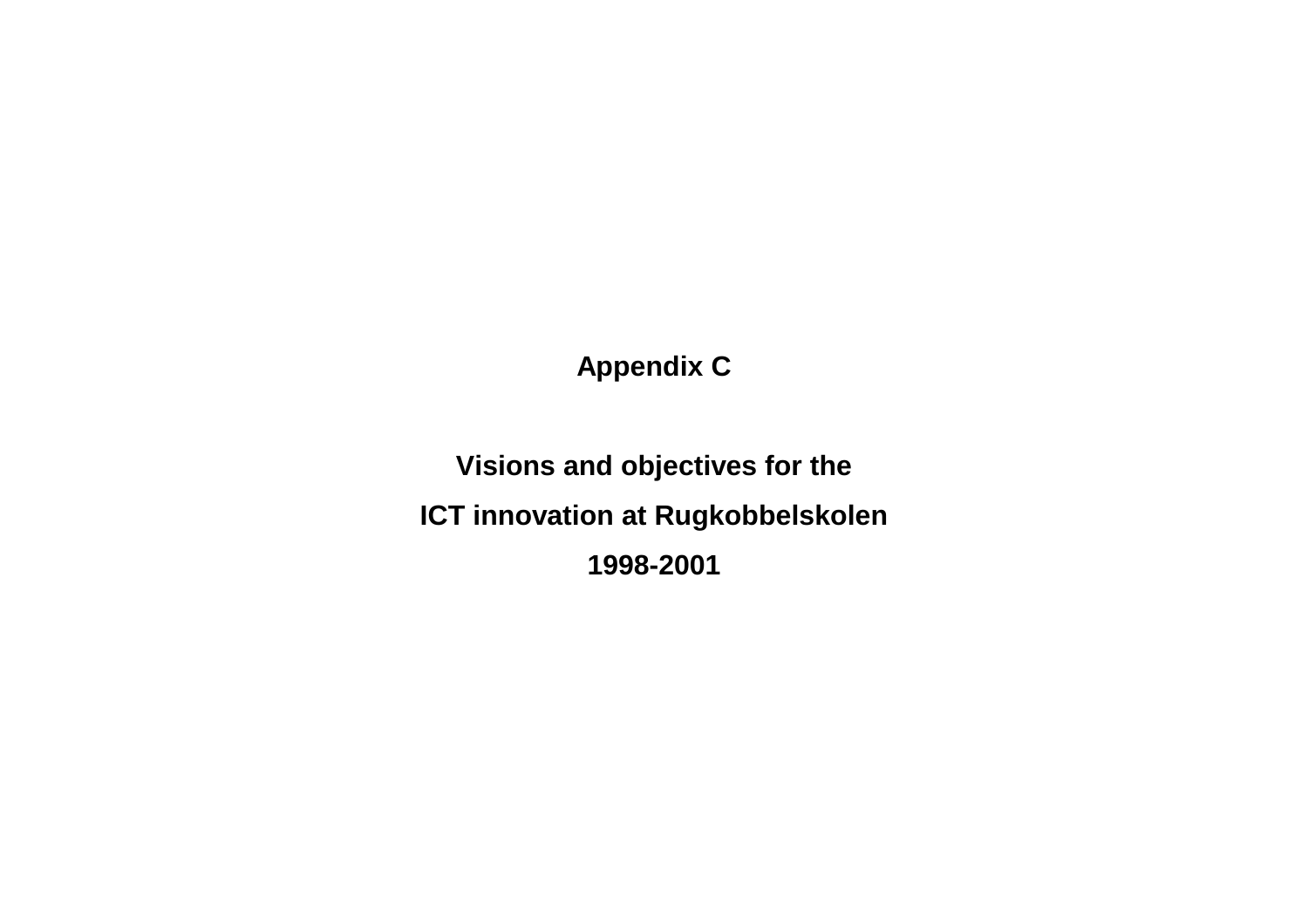| <b>Objectives</b>                                                                                                                                                          | Sub-objectives                                                                                       | <b>Actions</b> |
|----------------------------------------------------------------------------------------------------------------------------------------------------------------------------|------------------------------------------------------------------------------------------------------|----------------|
| Vision 1:<br>We want "whole children" - where all areas of the child's personality are in focus                                                                            |                                                                                                      |                |
| We want the students to learn/be competent in<br>assessing/selecting information, and they should<br>also be competent in the communication of informa-<br>tion to others. | ICT application should form part of the school's<br>current/present/future discussion of objectives. |                |
| ICT should be a means of genuine communication<br>between people equal to being able to read, write<br>and calculate.                                                      |                                                                                                      |                |

## **Vision 2: ICT should be a natural part of everyday school life for both teachers and students**

| All students should master word processing,<br>spreadsheets, information-seeking (www) and<br>e-mail before they leave school.<br>The students' learning of ICT should be indepen-<br>dent of the team of teachers in charge of their<br>teaching. | 1. An interdisciplinary ICT-plan is set up for grades<br>0-2, 3-6 and 7-10 respectively. The joint teacher<br>team should ensure that the plan is fulfilled.<br>2. In the ICT-plan the use of www and multimedia<br>should have a place of their own.<br>The plan should set the stage for including ICT<br>in other subjects than reading and mathematics. | Should be prepared by project leader and<br>backing group not later than September 1st<br>1998. Should be discussed in the school's<br>Pedagogical Council.<br>The plan is evaluated by the Pedagogical<br>Council in May 1999.<br>Is subsequently revised once a year by an<br>appointed committee.                                                                                            |
|----------------------------------------------------------------------------------------------------------------------------------------------------------------------------------------------------------------------------------------------------|-------------------------------------------------------------------------------------------------------------------------------------------------------------------------------------------------------------------------------------------------------------------------------------------------------------------------------------------------------------|-------------------------------------------------------------------------------------------------------------------------------------------------------------------------------------------------------------------------------------------------------------------------------------------------------------------------------------------------------------------------------------------------|
| Students and teachers should be naturally familiar<br>with the web.                                                                                                                                                                                | From grade 1 to grade 4 the class has an e-mail<br>address. All students from grade 5 to grade 10<br>have a personal e-mail address.<br>Teaching courses in grades 5 and 7 are used<br>for making the students become familiar with<br>e-mail.<br>Students and teachers use the school's homepage<br>3.<br>for publishing news, teaching courses etc. In    | ICT co-ordinator currently establishes e-mail<br>$\bullet$<br>addresses via FC Skolekom for those classes<br>starting teaching courses with e-mail.<br>The resource teacher takes the initiative to carry<br>through courses comprising e-mail.<br>The efforts are evaluated as per May 1st 1999 by<br>counting the number of students with e-mail<br>address - and by listing teaching courses |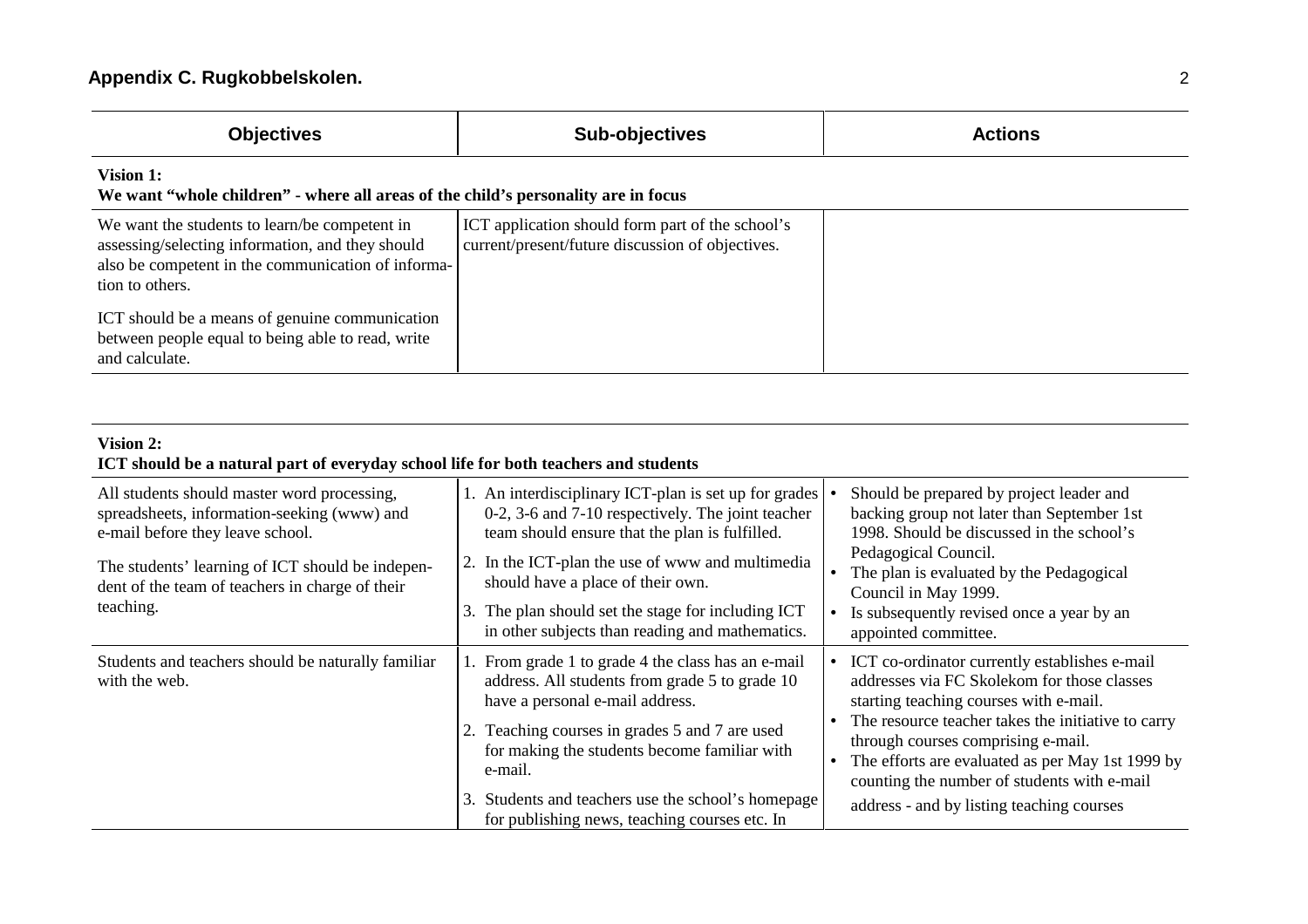| <b>Objectives</b> | <b>Sub-objectives</b>                                                                                                                   | <b>Actions</b>                                                                                                                                                                                                                                                                                                                                                                                 |
|-------------------|-----------------------------------------------------------------------------------------------------------------------------------------|------------------------------------------------------------------------------------------------------------------------------------------------------------------------------------------------------------------------------------------------------------------------------------------------------------------------------------------------------------------------------------------------|
|                   | grades 6, 7 and 8 each class is under obligation<br>to include the construction of homepages in at<br>least one annual teaching course. | comprising e-mail.<br>The school establishes its own public homepage<br>at the latest December 1st 1998. CL is web-<br>master. The contents is supplyed by teachers and<br>students via teaching courses.<br>A set of rules are constructed for the students'<br>use of the local web and www. Introduction by<br>the ICT co-ordinators and should be confirmed<br>by the Pedagogical Council. |

## **Vision 3:**

## **The teachers should be competent personal users of ICT - and take up a pedagogical attitude to integrating ICT in their teaching**

| All teachers should be able to use ICT for word<br>processing, seeking of information and electronic<br>mail - and include them in their teaching. | Before May 2001 all teachers should be able to<br>meet with the demand of being a personal user.                                                                                                                | The teachers' status as personal users is examined<br>once a year by means of a questionnaire, which, at<br>the same time, may be used to express wishes for<br>courses needed.                                                                                                                                                                   |
|----------------------------------------------------------------------------------------------------------------------------------------------------|-----------------------------------------------------------------------------------------------------------------------------------------------------------------------------------------------------------------|---------------------------------------------------------------------------------------------------------------------------------------------------------------------------------------------------------------------------------------------------------------------------------------------------------------------------------------------------|
|                                                                                                                                                    | The school is giving a high priority to resources for<br>in-service training in ICT.                                                                                                                            | Every year in September is made an account of the<br>number of hours used for in-service-training in ICT<br>as a percentage of the entire number of hours for in-<br>service training.                                                                                                                                                            |
|                                                                                                                                                    | In a consultation with the principal/ICT co-ordina-<br>tor is constructed a 'plan for ICT development' for<br>the individual teacher. (In principle later on a<br>schedule for the entire in-service training). | The consultations may be carried through as group<br>discussions. They should be completed by October<br>1st 1998 at the latest. The teacher's plan for ICT<br>development is settled in a note. The plan may<br>comprise wishes for training courses, teaching in<br>common with resource teacher etc. Initiating<br>person: the project leader. |
|                                                                                                                                                    | The teachers are trained in short municipal and<br>other ICT-courses.                                                                                                                                           | The school seeks influence upon the municipal<br>training courses. The wishes are derived from the                                                                                                                                                                                                                                                |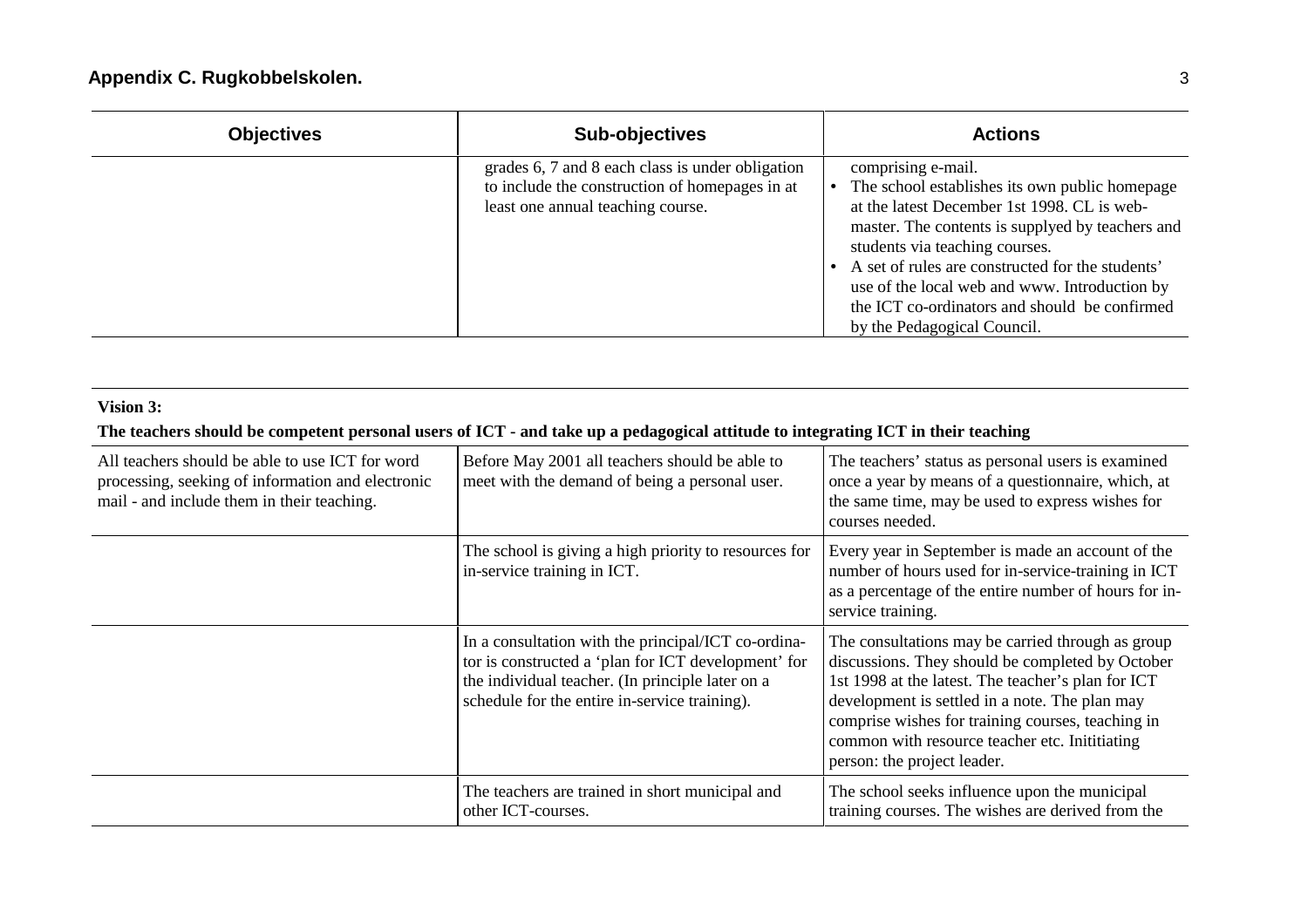| <b>Objectives</b> | <b>Sub-objectives</b>                                                                                                                           | <b>Actions</b>                                                                                                                                                                                                                                                                                                                                                                                                                                              |
|-------------------|-------------------------------------------------------------------------------------------------------------------------------------------------|-------------------------------------------------------------------------------------------------------------------------------------------------------------------------------------------------------------------------------------------------------------------------------------------------------------------------------------------------------------------------------------------------------------------------------------------------------------|
|                   |                                                                                                                                                 | ICT consultations and the questionnaires.                                                                                                                                                                                                                                                                                                                                                                                                                   |
|                   | The ICT co-ordinator arranges café-like afternoons<br>where the teachers themselves list needs and<br>objectives in the presence of an advisor. | ICT co-ordinator offers at least 6 'orientation<br>afternoons' during a school year, dealing with<br>subjects related to the school's ICT planning.                                                                                                                                                                                                                                                                                                         |
|                   | All teachers are granted a home-based computer<br>with internet access.                                                                         | • The school forwards application to the Ministry<br>of Research, when an offer is made by the<br>ministry.<br>Before October 1998 the principal starts an<br>examination of the financial possibilities of the<br>school for carrying through an arrangement by<br>itself - maybe in co-ordination with municipal<br>efforts.<br>In 1999 funds are set aside for a minimum of<br>two (portable?) computers for borrowing, with<br>modem from the ICT-pool. |
|                   | 'Colleague-to-colleague' learning should be used<br>more consciously.                                                                           | The ICT co-ordinator chooses at least 3 topics in<br>$\bullet$<br>a year. A starting course is arranged for 4-6<br>interested persons, who, subsequently, commit<br>themselves to teach their colleagues on the<br>'colleague-to-colleague' level, according to a<br>chain letter system.<br>The method is evaluated after half a year by<br>project leader and backing group following a<br>hearing in the Pedagogical Council.                            |
|                   | Teachers' participation in tele-teaching courses,<br>especially aiming at the Computer Driving License,<br>should be furthered.                 | From August 1st 1998 the school will offer<br>$\bullet$<br>payment of the fee for tele-teaching courses<br>aiming at Computer Driving License and lends<br>modems to teachers on request.                                                                                                                                                                                                                                                                   |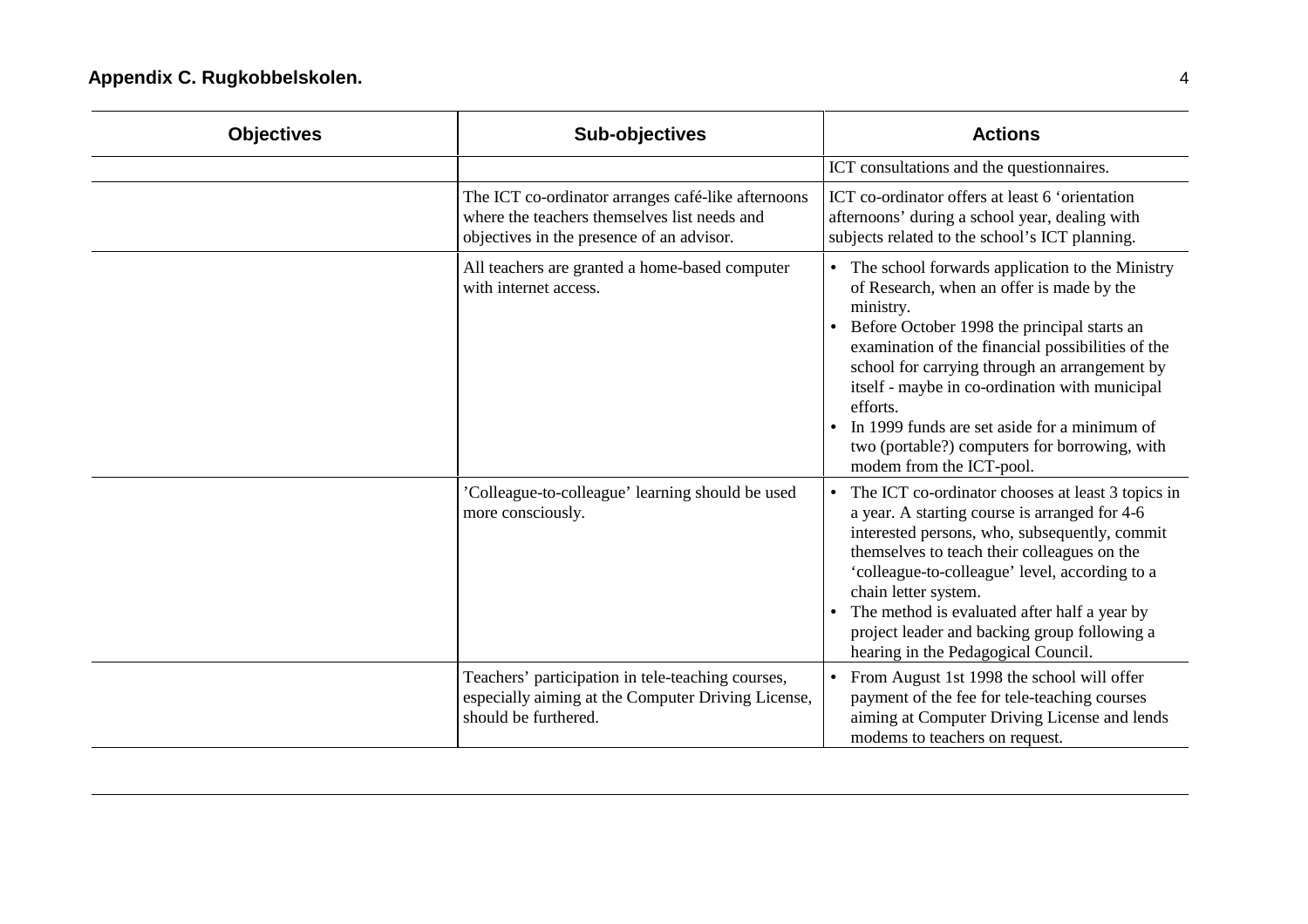| <b>Objectives</b>                                                                                                                       | <b>Sub-objectives</b>                                                                                                                                                                                                                                                                                                                                                                                                                                                                                                                                                                                                      | <b>Actions</b>                                                                                                                                                                                                                                                                                                                                                                                                                                                                                                                                                                                                                                                                           |
|-----------------------------------------------------------------------------------------------------------------------------------------|----------------------------------------------------------------------------------------------------------------------------------------------------------------------------------------------------------------------------------------------------------------------------------------------------------------------------------------------------------------------------------------------------------------------------------------------------------------------------------------------------------------------------------------------------------------------------------------------------------------------------|------------------------------------------------------------------------------------------------------------------------------------------------------------------------------------------------------------------------------------------------------------------------------------------------------------------------------------------------------------------------------------------------------------------------------------------------------------------------------------------------------------------------------------------------------------------------------------------------------------------------------------------------------------------------------------------|
| <b>Vision 4:</b><br>The ICT equipment must be easily accessible                                                                         |                                                                                                                                                                                                                                                                                                                                                                                                                                                                                                                                                                                                                            |                                                                                                                                                                                                                                                                                                                                                                                                                                                                                                                                                                                                                                                                                          |
| More computers in the classrooms and more free<br>access to computers. The possibility of booking an<br>entire room should still exist. | More student work sites with internet access should<br>be established in the mediateque.<br>Word processing work sites are established in the<br>mediateque based on older computers without www<br>access.                                                                                                                                                                                                                                                                                                                                                                                                                | The work sites should be established by April<br>$\bullet$<br>1st 1998. Outphased computers from the ICT-<br>room are used for word processing.                                                                                                                                                                                                                                                                                                                                                                                                                                                                                                                                          |
|                                                                                                                                         | The equipment of room 28 is replaced or updated.<br>In the years 1999-2003 more stationary/portable<br>computers are purchased. The computers are placed<br>in a freely accessible ICT workshop, from where<br>they may be periodically deployed to classrooms,<br>where they can be provided with www access.<br>In 1999 the classrooms of wings B and C are wired<br>and supplied with plug outlets in each classroom.<br>An ICT writing workshop is established with free<br>access to the computers. The computers in this<br>room are 'outphased' computers, which may still be<br>used for ordinary word processing. | The replacement of computers in room 28 will<br>$\bullet$<br>take place in 1999 and 2000 financed by the<br>municipal ICT pool.<br>The purchase of computers for the ICT work-<br>$\bullet$<br>shop takes place in 1999 and 2000. Abt. 5 com-<br>puters annually depending on the supply of<br>municipal funds.<br>Every year in November-December the ICT co-<br>ordinator sets up a plan for the purchase of new<br>equipment to be put before the principal.<br>The wiring is financed by municipal ICT funds<br>and planned by the ICT co-ordinators.<br>To be established in 1999 in the anteroom of the<br>fruitshop or in the anteroom of the rooms for<br>special subjects wing. |
|                                                                                                                                         | The school establishes an Internet café for the<br>students, which is open beyond the usual school<br>hours. The students must have the Computer<br>Driving License if they want to use the café.                                                                                                                                                                                                                                                                                                                                                                                                                          | The Internet café will be established in April<br>1998. It will be organized by the ICT co-ordina-<br>tors.                                                                                                                                                                                                                                                                                                                                                                                                                                                                                                                                                                              |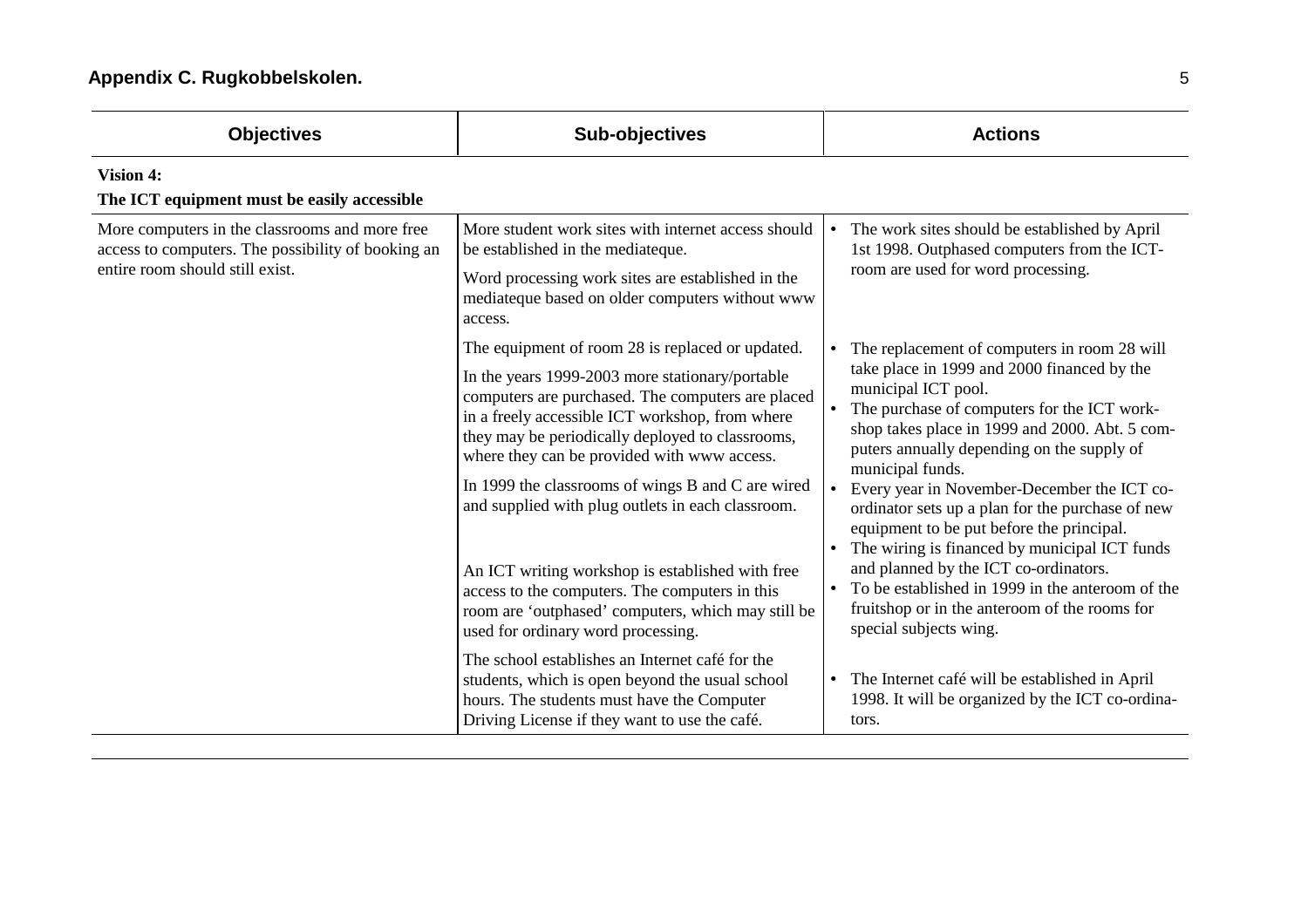| <b>Objectives</b>                                                                                                              | <b>Sub-objectives</b>                                                                                                                                                                                                                                       | <b>Actions</b>                                                                                                                                                                                                                                                                                                                                                                                                                                                                                                                             |  |
|--------------------------------------------------------------------------------------------------------------------------------|-------------------------------------------------------------------------------------------------------------------------------------------------------------------------------------------------------------------------------------------------------------|--------------------------------------------------------------------------------------------------------------------------------------------------------------------------------------------------------------------------------------------------------------------------------------------------------------------------------------------------------------------------------------------------------------------------------------------------------------------------------------------------------------------------------------------|--|
| Vision 5:<br>We shall use information technology to supporting teacher co-operation and parent co-operation at Rugkobbelskolen |                                                                                                                                                                                                                                                             |                                                                                                                                                                                                                                                                                                                                                                                                                                                                                                                                            |  |
| We shall use ICT to strengthen the contact with the<br>surrounding society, in particular information to the<br>parents.       | The school establishes its own homepage:<br>To be established April-October 1998.                                                                                                                                                                           | Webmaster: CL.<br>Contents:<br>Basic information on the school's activities and<br>calendar of the year.<br>Selected articles from the school magazine.<br>Products from and presentation of teaching.<br>Presentation of the school board and information<br>on its work: agendas, principles.<br>List of teachers with e-mail addresses.<br>The principal (and the Pedagogical Council) will<br>decide who is obliged to produce material for the<br>homepage. It is not the responsibility of the<br>webmaster to provide the contents. |  |
|                                                                                                                                | A collection of profiles to be used in the teachers'<br>administrative tasks is established.                                                                                                                                                                | Before December 1st 1998 CL in concert with OT<br>will have collected and established a collection of<br>profiles for Word to be used for parents' meetings,<br>parent conversations, lists of marks, statements for<br>the project tasks, annual and weekly schedules etc.                                                                                                                                                                                                                                                                |  |
| The teachers should/may use electronic mail in their<br>co-operation.                                                          | All teachers are granted an e-mail address on FC<br>Skolekom.<br>All teachers are offered a training course in e-mail<br>use. Especially is emphasized group facilities as e.g.<br>conferences, sending letters to several persons at the<br>same time etc. | By March 15th all teachers will have an e-mail<br>address. The ICT co-ordinator offers training<br>courses.<br>The teachers' e-mail addresses are published on the<br>school's homepage in order to enable the parents to<br>use this kind of communcation as well.                                                                                                                                                                                                                                                                        |  |
| All teachers are offered an electronical diary on the<br>local web.                                                            |                                                                                                                                                                                                                                                             | In the school year 1998-99 the school is using an<br>electronic diary made accessible to the teachers on                                                                                                                                                                                                                                                                                                                                                                                                                                   |  |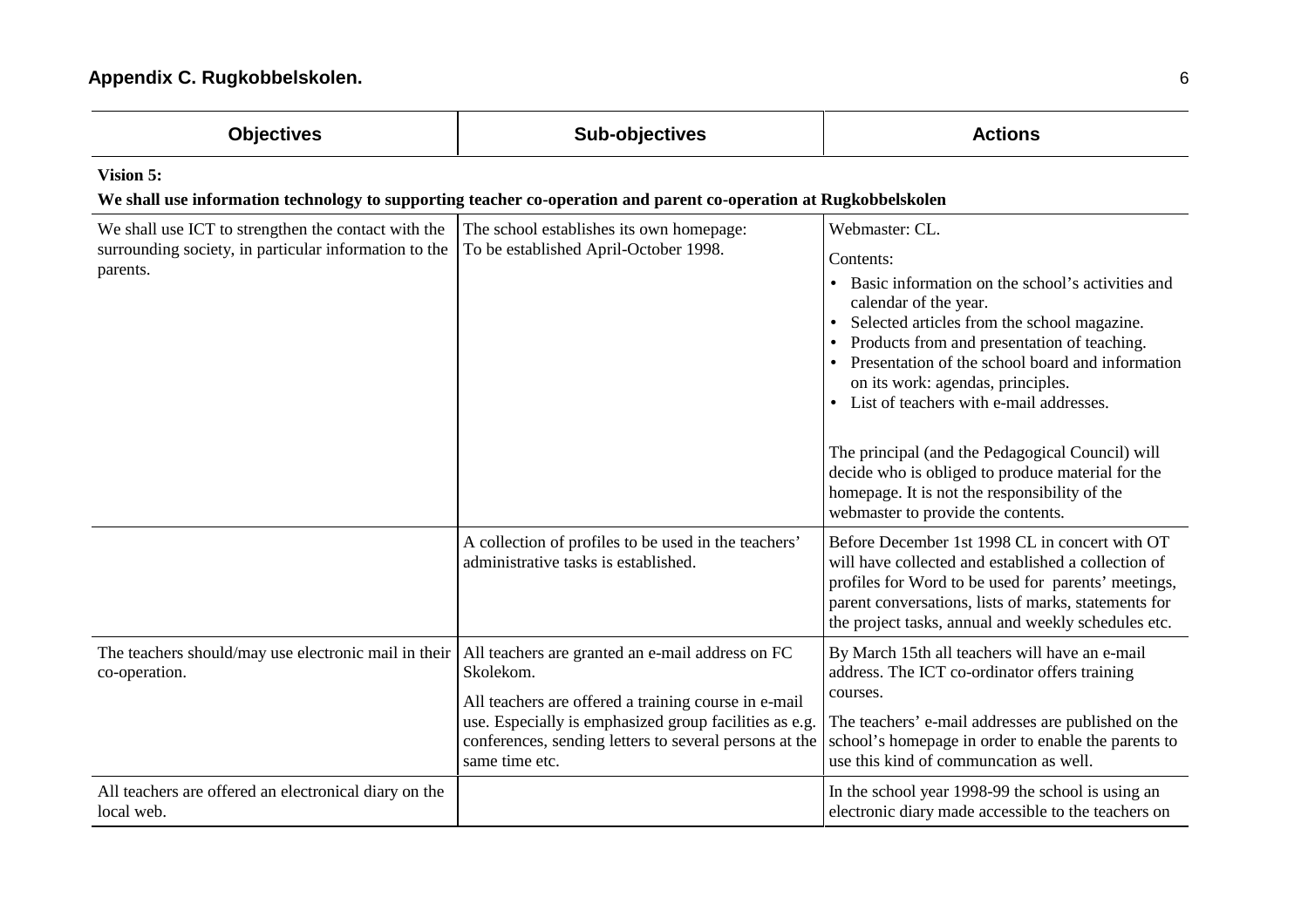| <b>Objectives</b>                                   | <b>Sub-objectives</b> | <b>Actions</b>                                                                                                                                                                                                                                                                                                                                                                                                                                                            |
|-----------------------------------------------------|-----------------------|---------------------------------------------------------------------------------------------------------------------------------------------------------------------------------------------------------------------------------------------------------------------------------------------------------------------------------------------------------------------------------------------------------------------------------------------------------------------------|
|                                                     |                       | the local web. Experiences are evaluated currently<br>and finally in February 1999 aiming at adjustments<br>for the future school years.                                                                                                                                                                                                                                                                                                                                  |
| We shall establish an intranet to act as our mutual |                       | Construction: April-October 1998.                                                                                                                                                                                                                                                                                                                                                                                                                                         |
| memory - and to serve as mutual inspiration.        |                       | The intranet should be accessible to teachers with<br>www access from their home-based computers by<br>January 1999 at the latest.                                                                                                                                                                                                                                                                                                                                        |
|                                                     |                       | Webmaster in the construction phase: CL.                                                                                                                                                                                                                                                                                                                                                                                                                                  |
|                                                     |                       | Among other things the intranet should contain:                                                                                                                                                                                                                                                                                                                                                                                                                           |
|                                                     |                       | • Agenda and minutes from Pedagogical Council<br>meetings.<br>Newsletters from the administration.<br>Database with special subjects and subject<br>weeks.<br>Approved principles for teaching and the<br>progress of the school year.<br>Start pages for students' teaching sequences (e.g.<br>$\bullet$<br>a series of links prepared by the teacher of<br>English to be used in a teaching sequence).<br>Resources are set aside for webmaster and web<br>instruments. |
|                                                     |                       | By the end of 1998 documents prepared by the<br>administration should be published directly on the<br>intranet by the authors.<br>Before June 1999 at least 5 teachers should be able<br>to produce pages for the school's instranet system                                                                                                                                                                                                                               |